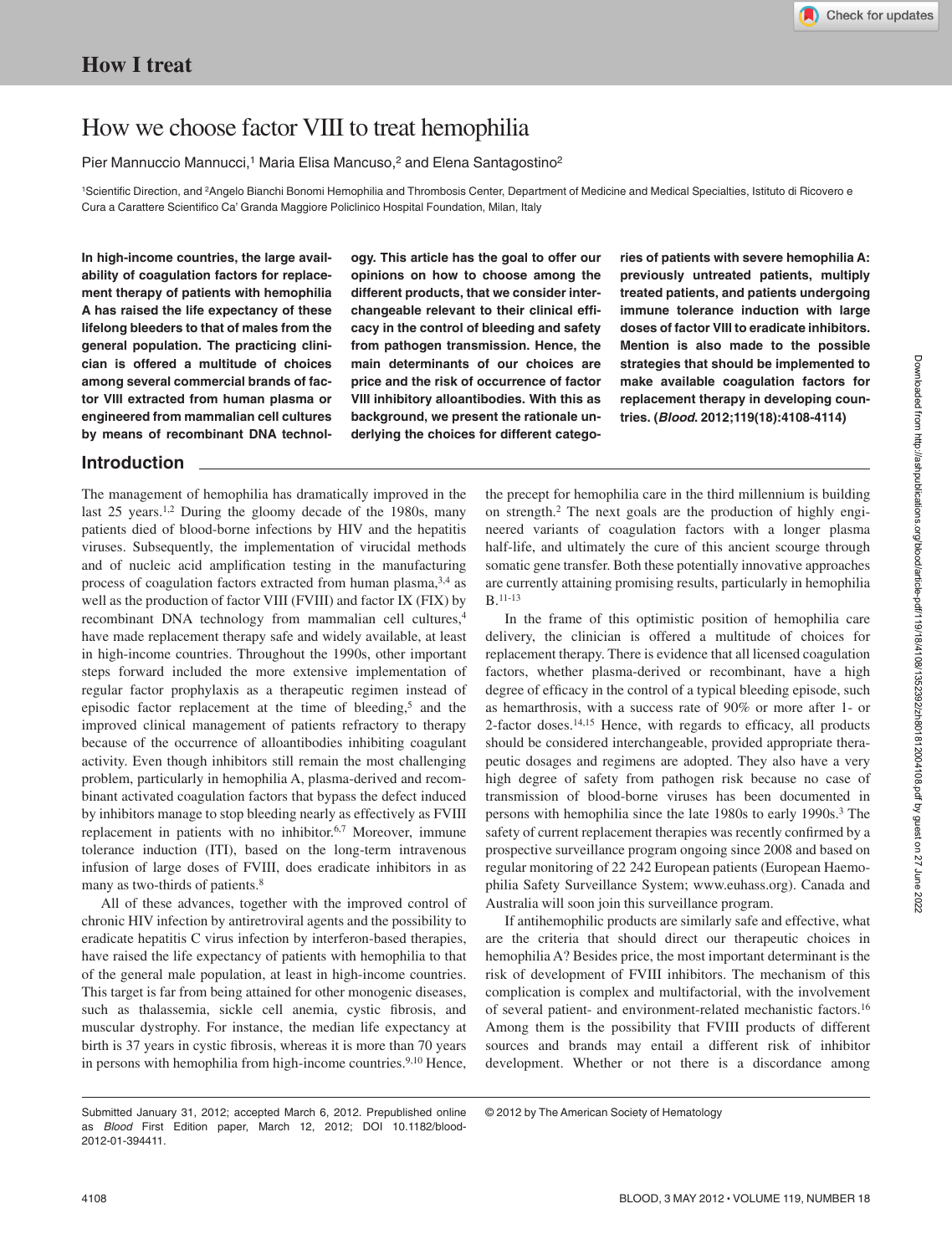products with regards to inhibitor risk is being actively debated.17,18 With this as background, we are going to discuss the rationale underlying our therapeutic choices, distinguishing treatment of children with hemophilia A naive to any replacement therapy, that of patients who already received multiple factor infusions and the choice of the FVIII product to be used for ITI in patients who developed inhibitors. The strategies that may be implemented to make more widely available coagulation factors for replacement therapy in developing countries will also be mentioned.

## **The choice in previously untreated patients**

The cumulative incidence of alloantibodies, which inactivate therapeutic FVIII by steric hindrance or proteolysis, ranges between 25% and 35% in severe hemophilia A.19 Prevalence is lower (10%-20%) because some inhibitors disappear spontaneously or after eradication by ITI.20 Inhibitors develop in newly diagnosed children at an average age of 2 to 3 years, more frequently after 10 to 20 days of exposure to FVIII, less frequently between 20 to 50 exposures, and seldom after 200 exposures.20 Hence, efforts to reduce this complication are particularly cogent in previously untreated patients (PUPs).

#### **Background**

The early suggestion from Aledort<sup>21</sup> that the source of FVIII might influence the rate of inhibitor occurrence stems from the results of prospective studies carried out in PUPs to license early recombinant products in the 1990s, many of which recorded an unexpectedly high rate of inhibitors, ranging from  $30\%$  to  $35\%$ .<sup>21</sup> It is biologically plausible that bioengineered forms of FVIII produced from cultured mammalian cells may be more immunogenic than native FVIII from human plasma. For instance, there are posttranslational modifications of recombinant molecules in terms of glycosylation and sulphation that have a potential impact on immunogenicity.22-24 The presence of VWF in most plasma-derived FVIII products (but not in FVIII purified from plasma by means of monoclonal antibodies nor in recombinant FVIII) may decrease immunogenicity via epitope masking and protection of the molecule from endocytosis by antigen-presenting cells.25,26 Moreover, some plasma-derived FVIII products contain a number of potentially immunomodulatory human proteins not present in recombinant and monoclonally purified plasma-derived FVIII.26-28

A systematic review by Wight and Paisley<sup>29</sup> also supports the views that the source of FVIII may influence inhibitor development. A disparate cumulative incidence of inhibitors between plasma-derived  $(0\% - 12\%)^{30,31}$  and recombinant FVIII products  $(36\% - 38.7\%)$ <sup>32,33</sup> was found in PUPs.<sup>29</sup> These results were received with some skepticism by the hemophilia community because the studies included in the analysis were very heterogeneous with regards to size, design, population, inhibitor definition, and also inhibitor incidence (Figure 1). Most importantly, potentially immune-modifying factors pertaining to the patient, such as severity of the plasma FVIII defect, type of gene mutation, family history of inhibitor, ethnicity, and treatment regimen (prophylaxis vs episodic treatment, early vs late prophylaxis), were heterogeneous. There was a high degree of heterogeneity also in study design (prospective or retrospective), frequency of inhibitor testing, and length of follow-up. In the attempt to control for these and other variables, Iorio et al performed another systematic review and found that the incidence of inhibitors was nearly 2-fold higher in patients treated



**Figure 1. Cumulative incidence of FVIII inhibitors in previously untreated or minimally treated patients with hemophilia A exposed only to single plasmaderived FVIII products (left panel open bars) or recombinant products (right panel closed bars).** The data from these studies were the broad basis of the systematic reviews.<sup>28,33,34</sup> The names in the horizontal axis are those of the first authors of the corresponding articles, which are cited in the aforementioned systematic reviews.

with recombinant FVIII (27.4%) than in those treated exclusively with plasma-derived FVIII  $(14.3\%)$ .<sup>34</sup> However, the effect of the source of FVIII on inhibitor incidence was no longer statistically significant after ANOVA because study design and period, inhibitor testing frequency, and patient follow-up length were identified as critical determinants of the differences in inhibitor incidence rather than the source of FVIII. In a more recent systematic review, Franchini et al chose to analyze only prospective studies that included PUPs (minimally treated patients were excluded).35 Using these criteria, their patient population was much smaller than that of Iorio et al<sup>33</sup> (800 vs 2094 patients) but more homogeneous. There was still a higher incidence rate of inhibitors in recipients of recombinant FVIII (27% vs 21%), but the difference between the 2 sources of FVIII was smaller and not statistically significant.35

On the whole, neither systematic review can be taken as definite evidence that recombinant FVIII is more immunogenic than plasma-derived FVIII. This state of uncertainty on 2 competing sources of factor replacement therapy provides ethical and scientific justification for the independent randomized controlled Study on Inhibitors in Plasma-Product Exposed Toddlers (SIPPET; http://www.clinicaltrials.gov, #NCT 01064284; EUDRACT, #2009- 011186-88), which is currently ongoing in 24 countries from 4 continents and is aimed at demonstrating a 50% lower incidence of inhibitors for plasma-derived FVIII.36 Final results will be analyzed cumulatively to compare inhibitor incidence in the 2 broad classes (plasma-derived and recombinant) of FVIII source. The reason for grouping by class is that clinicians need ascertainment of relative categorical inhibitor risk because distinct coagulation factor concentrates cannot be accurately assigned an absolute inhibitor risk.

#### **How we choose**

At the time of planning treatment of newly diagnosed boys with severe hemophilia, we inform their families on the possibility to participate to the randomized SIPPET trial. To this end, we provide information on the available current knowledge on risk factors for inhibitors, including data suggesting but not proving that plasmaderived FVIII may elicit less inhibitors; on the fact that recombinant FVIII is still perceived to be safer than plasma-derived FVIII in terms of risk of pathogen transmission and that the 2 sources of FVIII have equal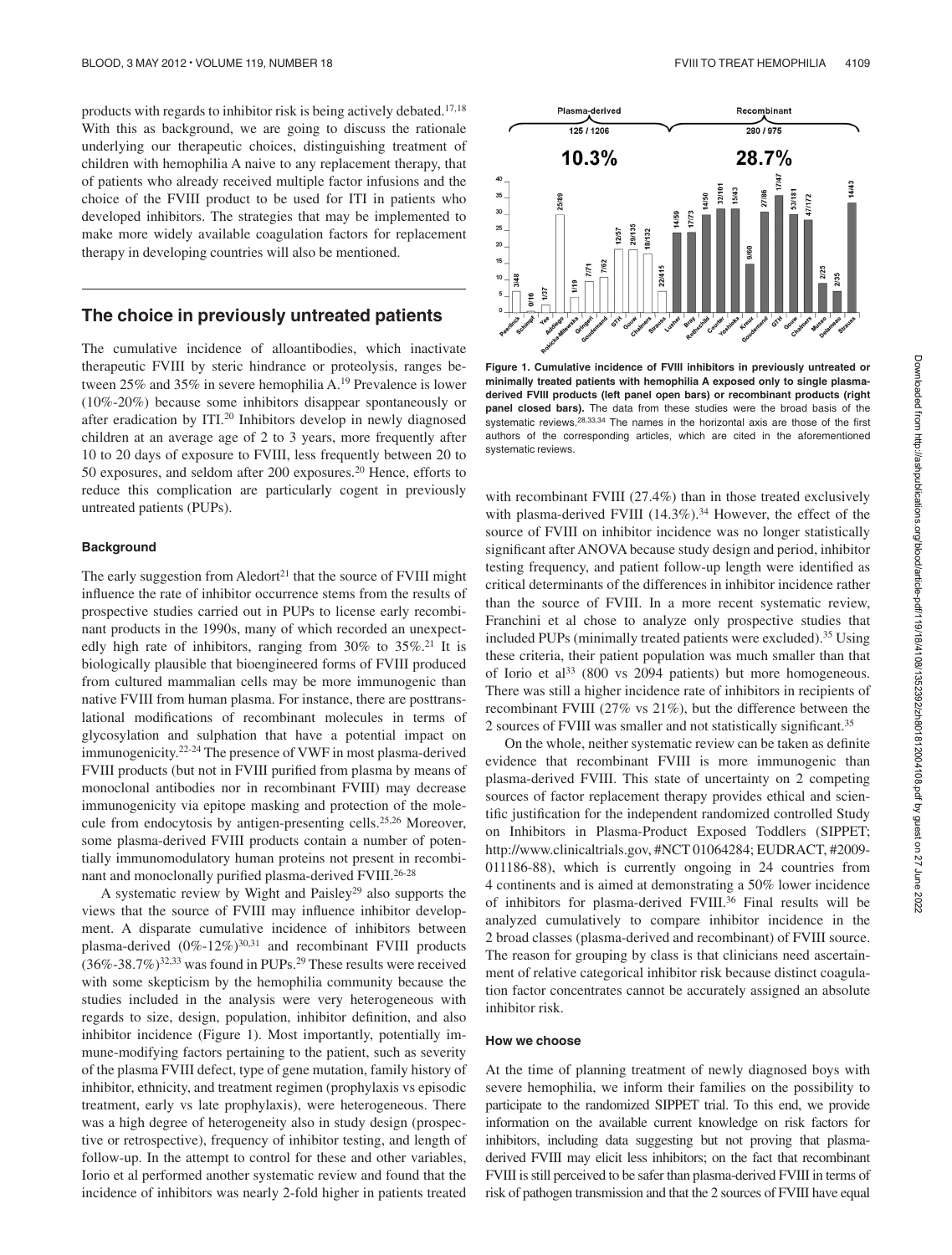| Table 1. Incidence of FVIII inhibitor (both high and low titer) by age |
|------------------------------------------------------------------------|
| category in patients with severe hemophilia A in the United            |
| Kingdom between 1990 and 2009                                          |

| Age category, y | Incidence, %<br>(per 1000 patient-years) |
|-----------------|------------------------------------------|
| $0 - 4$         | 64.3                                     |
| $5 - 9$         | 9.4                                      |
| $10 - 49$       | 5.3                                      |
| 50-59           | 5.2                                      |
| >60             | 10.5                                     |

Data are from Hay et al.<sup>40</sup>

efficacy pertaining to the control of bleeding. If randomization is not accepted, patients who choose either source of FVIII are encouraged to be enrolled and followed up in prospective observational studies or registries such as RODIN (Research Of Determinants of INhibitor development among previously untreated patients wih hemophilia; www.rodinstudy.nl), the GTH (German Thrombosis and Haemostasis Society) PUP Study,<sup>37</sup> PEDNET (European Paediatric Network for Haemophilia Management),<sup>38</sup> and EUHASS, (European Haemophilia Safety Surveillance), with the goal to contribute to data for clinical research and pharmaco-vigilance. Another option is to encourage patients to participate in studies involving PUPs and designed to license new FVIII products because enrolled participants are usually tested at frequent and regular intervals during the first few days of FVIII exposure that entail the highest risk for inhibitor development. Hence, inhibitors are usually diagnosed early before reaching high titers, thereby allowing the early implementation of ITI.

At these times of global economic crisis, we and the patient family also take into important consideration the price of FVIII, even when costs are defrayed by a third party payer. In our as well as in other countries, recombinant FVIII costs from 50% up to 100% more than plasma-derived FVIII, and its price has not substantially decreased after more than 20 years since licensing, at a time when the original research and development costs are undoubtedly retrieved and the FVIII yield from cultured cells is likely to have increased. Neither there was a decrease in the price of plasma-derived FVIII because of safety-targeted changes introduced in donor plasma (nucleic acid testing) and manufacturing process (adoption of 2 or 3 virus-removing or inactivation methods). On the whole, our attitude, based on sharing the decision on FVIII choice between the clinician, the patient, and his family, reflects that of an international consumer organization, such as the World Federation of Hemophilia<sup>39</sup>: "the WFH does not express a preference for recombinant over plasma-derived concentrates and the choice between these classes of products must be made according to local criteria."39

## **The choice in previously treated patients**

Previously treated patients (PTPs) with severe hemophilia and multiple FVIII exposures (usually defined 150-200 lifetime or more) have a much smaller risk of developing an inhibitor than PUPs. The most recent information on the epidemiology of inhibitors in PTPs stems from a study carried out by the United Kingdom Hemophilia Center Director Organization.<sup>40</sup> Inhibitors occur a low rate in PTPs throughout life, although the rate rises in old age (Table 1). There are several possible mechanisms for these late inhibitors, such as delayed detection or relapse of previously low-titer inhibitors, peak moments of intensive exposure to replacement therapy (ie, for surgical procedures), and the decline with aging of natural immune tolerance.40

**Table 2. De novo inhibitors occurring in previously treated patients with hemophilia A who switched from plasma-derived to recombinant FVIII during prospective licensure studies**

| <b>Recombinant product</b>              | No. of patients | No. of de novo<br>inhibitors |
|-----------------------------------------|-----------------|------------------------------|
| Recombinate (full-length) <sup>43</sup> | 69              | O                            |
| Kogenate (full-length) <sup>44</sup>    | 86              |                              |
| Kogenate-FS (full-length) <sup>45</sup> | 73              | $\Omega$                     |
| Refacto (B-domainless) <sup>46</sup>    | 113             |                              |
| Advate (full-length) <sup>47</sup>      | 108             |                              |
| Refacto (B-domainless) <sup>48</sup>    | 204             | 3                            |

#### **Background**

In the past, inhibitors did unexpectedly develop in a few PTPs who changed their routinely used plasma-derived FVIII to move to new products.41,42 Even though this occurrence has been documented seldom and only at the time of switching to products with peculiar physicochemical features related to the method used for viral inactivation,41,42 these observations generated concern with regards to the safety of changing from one product to another. The first piece of evidence that the risk of de novo inhibitor development associated with switching is actually small came from prospective premarketing studies carried out in the early 1990s for licensure of several recombinant FVIII brands, in which PTPs were changed from plasma-derived FVIII to the new recombinant products. Table 2 shows that in these PTPs studies, during which inhibitor incidence was monitored at regular intervals, de novo inhibitors occurred at a low rate.43-48 In a Canadian hemophilia center prospective study, the occurrence of de novo inhibitors among PTPs switched first from plasma-derived FVIII to a recombinant FVIII product,<sup>49</sup> and then to another recombinant product was very low<sup>50</sup> (Table 3). Other data from the United States and the United Kingdom on 1257 PTPs who changed FVIII confirm a low rate of de novo inhibitors (2.14-3.8 cases for 1000 person-years).<sup>51,52</sup>

In contrast with this reassuring scenario on the incidence of inhibitors in PTPs switching from one FVIII source or brand to another, Aledort et al carried out a systematic review to compare the risk in PTPs of inhibitors associated with recombinant FVIII brands containing the full-length molecule with that of a molecule engineered to lack the B-domain.53 While confirming a small overall incidence of de novo inhibitors, Aledort et al found a 7- to 10-fold higher inhibitor incidence in recipients of B-domainless FVIII. The systematic review triggered a few criticisms, related to the small number of events (de novo inhibitors) and the marked heterogeneity of the studies analyzed.<sup>54,55</sup> Further data on the immunogenicity of B-domainless FVIII in PTPs may soon stem from the analysis of United Kingdom data because the recent

**Table 3. De novo inhibitors occurring in previously treated patients who switched FVIII product in the frame of the Canadian surveillance system**

| Giles et al <sup>49</sup>          | Rubinger et al <sup>50</sup>    |
|------------------------------------|---------------------------------|
| 339 inhibitor-free patients        | 185 inhibitor-free patients     |
| All switched from plasma-derived   | All switched from a recombinant |
| to a recombinant FVIII product     | FVIII to another second-        |
|                                    | generation recombinant FVIII    |
| Central testing every 12 mo        | Central testing every 12 mo     |
| 2 y of follow-up                   | 2 y of follow-up                |
| Inhibitor incidence: 14.7 per 1000 | No de novo inhibitor            |
| person-years                       |                                 |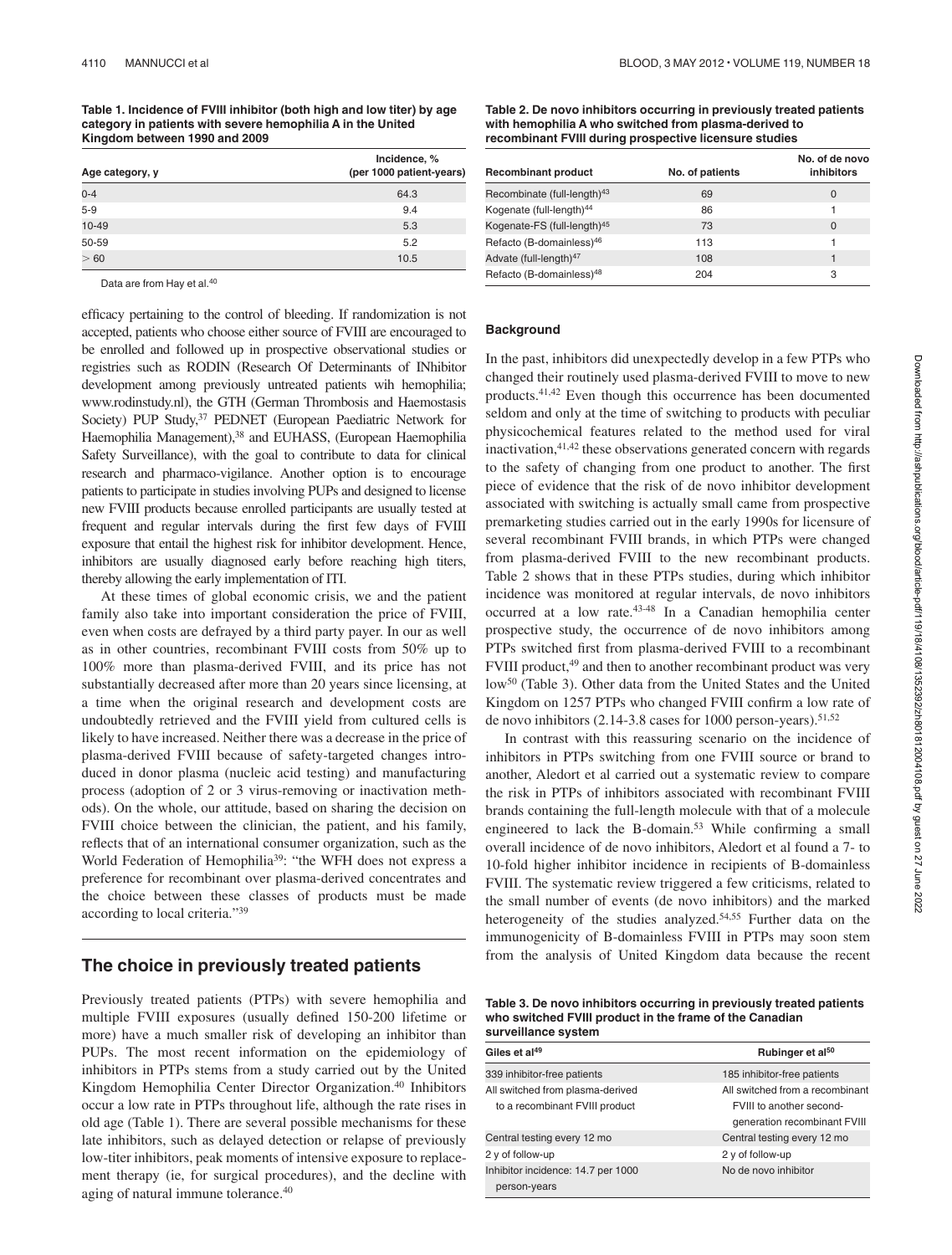implementation of a national cost-driven system for factor procurement led a substantial number of patients to switch from full-length to a B-domainless FVIII.

#### **How we choose**

The risk of inhibitors in PTPs who change FVIII is small and, with the exception of the few peculiar cases described in the early 1990s,41,42 there is no large difference in risk pertaining to different commercial brands, even if the sample size of the available studies does not allow to rule out small differences. Yet, we prefer to avoid changing FVIII source and brand because surveillance, still a cogent goal in the management of hemophilia, becomes easier if patients are continuing on the same product. Patient's opinions and preferences play an important role because they usually become accustomed to a given product in the frame of self-treatment and changes are often not welcome. The future availability of highly engineered variants of coagulation factors with a longer half-life currently undergoing licensing study will entail switching. In our opinion, this is justified only if new products will offer substantial advantages in terms of significantly less frequent intravenous infusions (for instance, from 3 times weekly to no more than once weekly for FVIII, from once or twice weekly to every fortnight for FIX). In addition, the clinical efficacy, safety, and lack of neoantigenicity of these products must be firmly established, not only by the ongoing early studies but also by long-term pharmaco-vigilance programs such as EUHASS. The development of these products emphasizes the need in the field of hemophilia care not only for ongoing surveillance but also for health technology assessment (ie, the comprehensive and multidisciplinary evaluation of the longand short-term global consequences on healthcare, economy, and ethics of new drugs and technologies). Harmonization of the actual differences existing between the European and United States agencies in the requirements to license different products would greatly help to improve the evaluation of these new products.

## **The choice for immune tolerance induction**

The use of recombinant or plasma-derived bypassing agents to control bleeding in patients with inhibitors is extremely expensive.56 Moreover, the achievement of hemostasis at the time of bleeding is not always as optimal as in patients with no inhibitor treated with regular replacement therapy. Hence, an attempt to eradicate inhibitors by means of ITI through the regular, long-term infusion of FVIII (usually at large daily doses) is the primary therapeutic modality, with a high likelihood of success (inhibitor no longer measurable, normal recovery, and half-life of infused FVIII) that varies between  $60\%$  and  $80\%$ <sup>57</sup> and results in restoration of a normal response to standard replacement therapy. Features of optimal candidates for successful ITI include low historical inhibitor peak, low titer at the time of ITI start, and low anamnestic peak during ITI.58 Outcomes are usually better in the frame of primary ITI (ie, initiated as soon as a patient develops an inhibitor), but tolerance is also achieved albeit at a smaller rate in patients who try rescue ITI after a primary attempt has failed.

#### **Background**

The choice of the FVIII product to be used during ITI is a formidable challenge, mainly because of the huge costs owing to the large amounts of factor that must be infused daily or at alternate days, for several months or even years. The most common choice

is, at least in the frame of primary ITI, to continue with the same brand and source of FVIII administered at the time of inhibitor development. On the other hand, when rescue ITI is attempted, there is an obvious thrust to change the source of FVIII associated with failure. However, some findings indicate that plasma-derived FVIII products rich in VWF may increase the likelihood of success even in the frame of primary ITI. Data from German hemophilia centers58 showed that the overall success rate of ITI declined from 87% to 91% to 54% to 29% in the early 1990s after the choice of conducting ITI with high-purity FVIII obtained from human plasma by monoclonal antibodies or by recombinant DNA technology instead of intermediate purity products containing large amounts of VWF and other proteins.<sup>58</sup> Most importantly, as many as 80% and 82% of the patients were again successfully tolerized with the return to the use of VWF-rich FVIII.<sup>58</sup> These data are intriguing, but not conclusive, because the duration of ITI (a critical aspect for a successful outcome) was much shorter when recombinant/monoclonal FVIII products were used, perhaps affecting the rate of inhibitor eradication. Subsequent studies supported the efficacy of ITI regimens based on VWF-containing plasma-derived FVIII, particularly in patients with poor prognostic factors and resistant to previous tolerization with VWF-poor FVIII.59-63

#### **How we choose**

In primary ITI, we continue with the product used at the time of inhibitor occurrence (which, in Western Europe and United States, is mainly recombinant FVIII). This choice is accompanied by a high rate of successful ITI, as recently established by a randomized clinical trial.57 The small body weights of children, who represent the majority of the patient population undergoing ITI, allow to mitigate the overall impact of costs, which would however be much smaller if plasma-derived FVIII were chosen. The situation is very different when rescue ITI is attempted in older boys of higher body weight, as well as in some selected adults. In this context, the favorable clinical results obtained using VWF-rich plasma-derived products58 and their lower costs prompt us to prefer VWFcontaining FVIII from human plasma. A more evidence-based choice of FVIII in ITI in patients with poor prognosis will hopefully stem from the results of 2 ongoing prospective studies.<sup>64</sup> In the Rescue Immune Tolerance Study (RESIST), naive patients with severe hemophilia A and inhibitor who never attempted ITI are randomly assigned to a large daily dose of plasma-derived VWF-rich or recombinant FVIII, whereas in the RESISTexperienced study patients who previously failed ITI with VWFpoor FVIII attempt a de novo tolerization with VWF-rich products.<sup>64</sup>

# **The choices in developing countries**

The unfortunate reality is that persons with hemophilia who live in low-income countries (at least two-thirds of those in the whole world) receive no treatment at all. Thus, in these countries, the most cogent problem is not choice but availability.65,66 In addition, in many middle-income countries, the available treatment is often far from satisfying the choices mentioned for high-income countries.65,66 These formidable problems are being tackled by an international consumer organization such as the World Federation of Hemophilia by means of various programs described in their Web site. Two huge countries, such as China and India, that together are inhabited by more than one-third of the whole world population, fail to offer at the moment to persons with hemophilia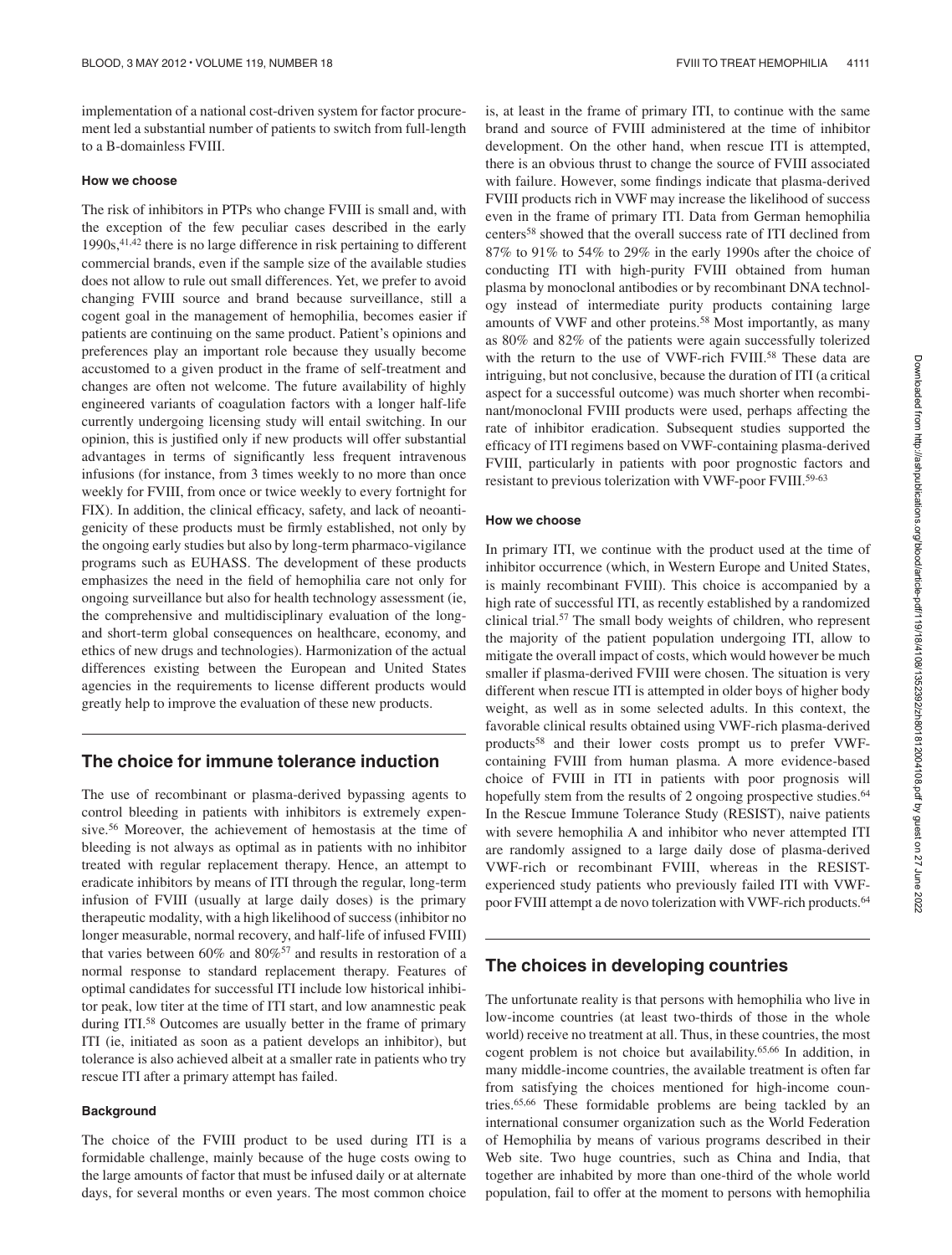the quality of care that both their rapidly expanding economies and high degree of technology should be able to afford. The limited degree of development of blood transfusion services makes difficult to envisage that plasma-derived coagulation factor production is the strategy of choice. Perhaps China and India should choose to exploit upfront recombinant DNA technology, as witnessed by the fact that the first human experiment of gene therapy in hemophilia B was attempted in China.<sup>67</sup> In addition, in many middle-income countries, the main problem is factor availability, because of the high cost of hemophilia therapy and priorities given in the frame of healthcare budgets to other more frequent communicable and noncommunicable diseases. When enough priority is given to hemophilia to initiate a modern program of care delivery, there are different options that should be chosen according to the local situations. In some instances, the most convenient approach is to purchase commercial products, perhaps implementing a national procurement scheme that allows to minimize costs. In other instances, particularly when blood transfusion services are sufficiently developed to produce enough plasma but facilities for its fractionation are absent or limited, a good option is that of contracting with industrial manufacturers the production from national plasma of coagulation factors for replacement therapy. Yet the total availability of factors may not be sufficient to implement on a large-scale programs of regular prophylaxis or treatment of patients with inhibitors with bypassing agents and ITI. Interesting attempts are being developed in a few developing countries to validate the usefulness of low-dose prophylaxis and ITI regimens in the frame of limited factor availability.<sup>65</sup>

## **Conclusive remarks**

This article has no pretention of providing evidence-based recommendations, but rather opinion of experts from a large hemophilia center with nearly 50 years of clinical experience. In general, the current management of patients with hemophilia is seldom based on the results of randomized clinical trials comparing competing treatments. Nonrandomized prospective cohort studies are also relatively scanty. Our choices are not substantially different from the most widely adopted current practice for treatment, which in turn is often based on expert opinions and hence or low levels of evidence. Our rationale is that all the available FVIII products are able to achieve a satisfactory hemostasis when bleeding needs to be controlled or prevented. Moreover, the record of safety in terms of pathogen transmission has been impeccable since the late 1980s to early 1990s. However, one should not forget that both plasmaderived and recombinant coagulation factors are biologic products, so that zero risk is unrealistic and continuous surveillance should not be discontinued. For instance, contamination of the cell culture system used to produce recombinant proteins may potentially take place, as suggested by the finding of a calicivirus of the type vesivirus 2117 in the bioreactors used for the production of imiglucerase, the therapeutic copy of the natural enzyme deficient in Gaucher disease (press release in 2009 of the European Medicines Agency). By the same token, there may be emerging transmissible pathogens specially resistant to the robust and multiple inactivation methods currently used in the manufacture of plasma-derived and recombinant FVIII products. Hence, an important trigger of our present choices is the unresolved problem of FVIII inhibitor risk. We are fully cognizant that no optimal choice of product will completely abate this multifactorial event and that there is as yet no definite evidence that plasma-derived FVIII is less immunogenic than recombinant FVIII. The completion of the randomized SIPPET study and of prospective cohort studies and registries, such as RODIN, PEDNET, GTH and EUHASS, will perhaps provide an unequivocal answer to this issue.

Our preferences and choices are also strongly governed by the cost of factor for replacement therapy. Patients with hemophilia have enjoyed so far, at least in high income countries, the benefits of a treatment that allowed them to reach the same life expectancy of their normal male peers. However, the current global economic crisis is triggering containment and rationing of healthcare costs, which are inevitably going to impinge on an expensive treatment, such as that of hemophilia. Hence, the community of stakeholders (doctors, patients, and FVIII manufacturers) should strive to optimize the costs of therapy without jeopardizing efficacy and safety. To this end, a bidding designed to lead to cost containment was first developed in New York more than 30 years ago.<sup>68</sup> More recently, a new approach meant to control the cost of recombinant FVIII was started in the United Kingdom in 2006 by the Department of Health (responsible for allotting the budget to hemophilia care centers), with the full involvement of stakeholders. Before the recent implementation of this procurement scheme, the price of recombinant FVIII in the United Kingdom was approximately twice that of plasma-derived products. The clinical rationale of the United Kingdom tender was that all the 4 brands of recombinant FVIII commercially available in the country are biosimilar and interchangeable in terms of efficacy and safety. The tendering process involved an electronic reverse e-auction in which each interested manufacturer could bid repeatedly over the course of an hour in a blinded competitive process designed to yield a reduction in price. The final score was based not only on price (the major but not the only criterion) but also on efficacy, supply security, factor distribution facilities, and ease of administration. Market shares were ultimately allocated according to a composite product score, thus retaining in the United Kingdom the existing plurality of products, mitigating the risk of supply interruption, maintaining some degree of prescription freedom, and minimizing the number of patients who had to switch FVIII brand. The net result of the program is that the price of recombinant FVIII did decrease stepwise by approximately 50%. Most importantly, as a result of the implementation of this national procurement scheme and the resulting savings, the Department of Health has not cut the budget that it does allocate to hemophilia, notwithstanding the current economic constraints. We are aware that it may not be realistic to implement the United Kingdom scheme unchanged in many other countries. Yet, this initiative stands as milestone of an example of the effective contribution of stakeholders to reduce the cost of a rare disease without adversely affecting the quality of care. Moreover, it highlights the need for policy markers, politicians, patients, and healthcare providers to join up to make hard choices within a socially responsible, costeffective, and sustainable framework.

# **Acknowledgments**

The authors thank Dr Charles Hay for information on the United Kingdom tender process.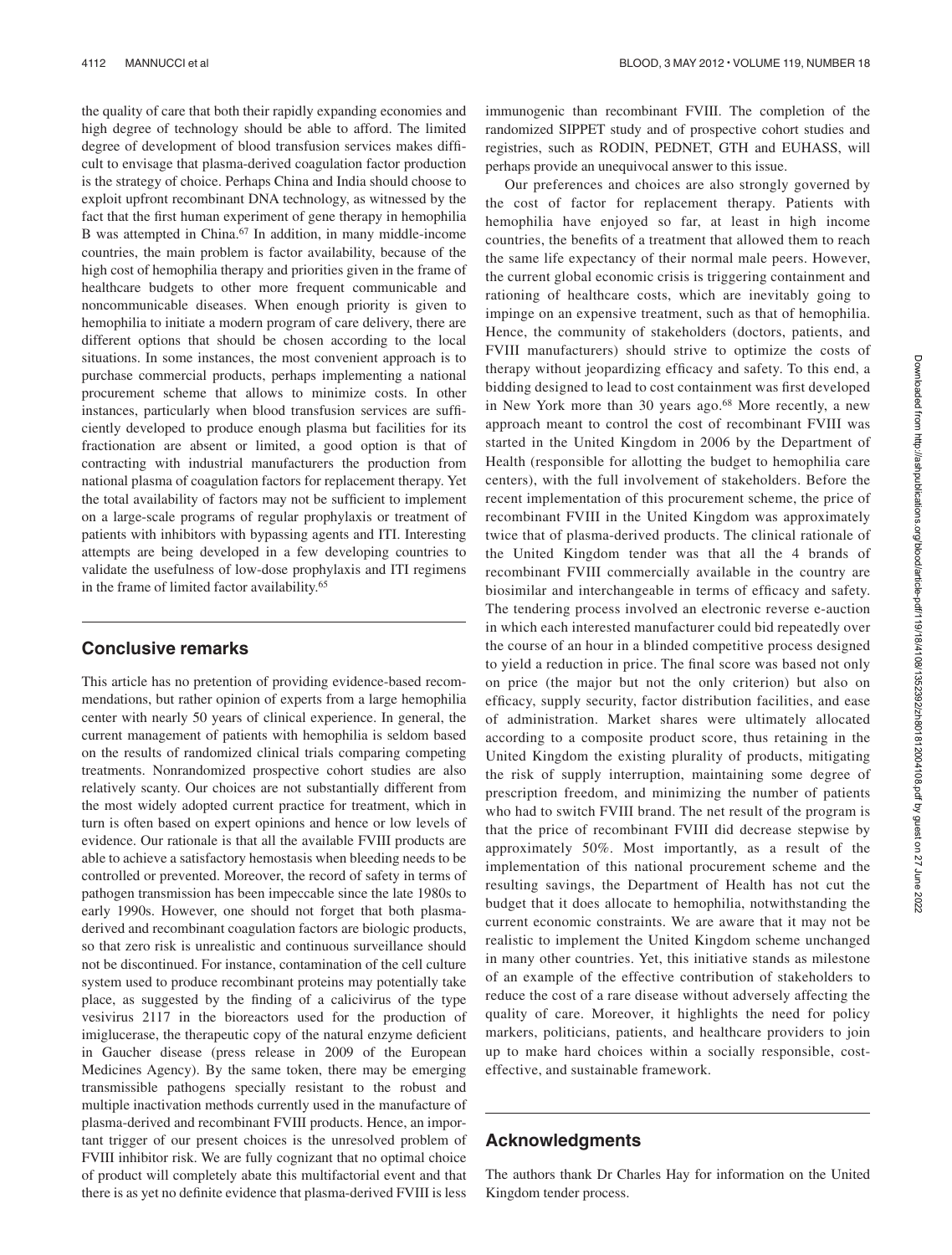## **Authorship**

Contribution: P.M.M. wrote the first draft of the manuscript; and M.E.M. and E.S. contributed to writing the manuscript and critically revised the final manuscript.

Conflict-of-interest disclosure: P.M.M. has served on the speaker bureau for Baxter, Bayer, Biotest, Grifols, Kedrion, Novo Nordisk, and Pfizer and has taken part in advisory boards summoned by these

### **References**

- 1. Mannucci PM. Back to the future: a recent history of haemophilia treatment. *Haemophilia.* 2008; 14(suppl 3):10-18.
- 2. Mannucci PM. Treatment of haemophilia: building on strength in the third millennium. *Haemophilia.* 2011;17(suppl 3):1-24.
- 3. Blood safety monitoring among persons with bleeding disorders—United States, May 1998– June 2002. *MMWR Morb Mortal Wkly Rep*. 2003; 51(51):1152-1154.
- 4. White GC, McMillan CW, Kingdon HS, Shoemaker CB. Use of recombinant antihemophilic factor in the treatment of two patients with classic hemophilia. *N Engl J Med.* 1989;320(3): 166-170.
- 5. Nilsson IM, Berntorp E, Lofqvist T, Pettersson H. Twenty-five years' experience of prophylactic treatment in severe haemophilia A and B. *J Intern Med.* 1992;232(1):25-32.
- 6. Lusher JM. Controlled clinical trials with prothrombin complex concentrates. *Prog Clin Biol Res*. 1984;150:277-290.
- 7. Hedner U, Lee CA. First 20 years with recombinant FVIIa (NovoSeven). *Haemophilia.* 2011; 17(1):e172-e182.
- 8. Brackmann HH. Induced immunotolerance in factor VIII inhibitor patients. *Prog Clin Biol Res*. 1984;150:181-195.
- 9. Plug I, Van Der Bom JG, Peters M, et al. Mortality and causes of death in patients with hemophilia, 1992-2001: a prospective cohort study. *J Thromb Haemost.* 2006;4(3):510-516.
- 10. Tagliaferri A, Rivolta GF, Iorio A, et al. Mortality and causes of death in Italian persons with haemophilia, 1990-2007. *Haemophilia.* 2010;16(3): 437-446.
- 11. Negrier C, Knobe K, Tiede A, Giangrande P, Moss J. Enhanced pharmacokinetic properties of a glycoPEGylated recombinant factor IX: a first human dose trial in patients with hemophilia B. *Blood.* 2011;118(10):2695-2701.
- 12. Nathwani AC, Tuddenham EG, Rangarajan S, et al. Adenovirus-associated virus vector-mediated gene transfer in hemophilia B. *N Engl J Med.* 2011;365(25):2357-2365.
- 13. Shapiro AD, Ragni MV, Valentino LA, et al. Recombinant factor IX-Fc fusion protein (rFIXFc) demonstrates safety and prolonged activity in a phase 1/2a study in hemophilia B patients. *Blood.* 2012;119(3):666-672.
- 14. Blanchette VS, Shapiro AD, Liesner RJ, et al. Plasma and albumin-free recombinant factor VIII: pharmacokinetics, efficacy and safety in previously treated pediatric patients. *J Thromb Haemost.* 2008;6(8):1319-1326.
- 15. Roth DA, Kessler CM, Pasi KJ, et al. Human recombinant factor IX: safety and efficacy studies in hemophilia B patients previously treated with plasma-derived factor IX concentrates. *Blood.* 2001;98(13):3600-3606.
- 16. Astermark J, Altisent C, Batorova A, et al. Nongenetic risk factors and the development of inhibitors in haemophilia: a comprehensive review and consensus report. *Haemophilia.* 2010;16(5):747- 766.
- 17. Mannucci PM. Plasma-derived versus recombinant factor VIII concentrates for the treatment of haemophilia A: plasma-derived is better. *Blood Transfus.* 2010;8(4):288-291.
- 18. Franchini M. Plasma-derived versus recombinant Factor VIII concentrates for the treatment of haemophilia A: recombinant is better. *Blood Transfus.* 2010;8(4):292-296.
- 19. DiMichele D. Inhibitors: resolving diagnostic and therapeutic dilemmas. *Haemophilia.* 2002;8(3): 280-287.
- 20. McMillan CW, Shapiro SS, Whitehurst D, et al. The natural history of factor VIII:C inhibitors in patients with hemophilia A: a national cooperative study. II. Observations on the initial development of factor VIII:C inhibitors. *Blood.* 1988;71(2):344- 348.
- 21. Aledort LM. Is the incidence and prevalence of inhibitors greater with recombinant products? Yes. *J Thromb Haemost.* 2004;2(6):861-862.
- 22. Kaufman RJ, Wasley LC, Dorner AJ. Synthesis, processing, and secretion of recombinant human factor VIII expressed in mammalian cells. *J Biol Chem.* 1988;263(13):6352-6362.
- 23. Hironaka T, Furukawa K, Esmon PC, et al. Comparative study of the sugar chains of factor VIII purified from human plasma and from the culture media of recombinant baby hamster kidney cells. *J Biol Chem.* 1992;267(12):8012-8020.
- 24. Grancha S, Navajas R, Marañón C, Paradela A, Albar JP, Jorquera JI. Incomplete tyrosine 1680 sulphation in recombinant FVIII concentrates. *Haemophilia.* 2011;17(4):709-710.
- 25. Dasgupta S, Repesse Y, Bayry J, et al. VWF protects FVIII from endocytosis by dendritic cells and subsequent presentation to immune effectors. *Blood.* 2007;109(2):610-612.
- 26. Qadura M, Waters B, Burnett E, et al. Recombinant and plasma-derived factor VIII products induce distinct splenic cytokine microenvironments in hemophilia A mice. *Blood.* 2009;114(4):871- 880.
- 27. Eibl MM, Ahmad R, Wolf HM, Linnau Y, Götz E, Mannhalter JW. A component of factor VIII preparations which can be separated from factor VIII activity down modulates human monocyte functions. *Blood*. 1987;69(4):1153-1160.
- 28. Ghio M, Contini P, Ottonello L, et al. Effect of clotting factors concentrates on lymphocyte and neutrophil function in vitro. *Thromb Haemost.* 2003; 89(2):365-373.
- 29. Wight J, Paisley S. The epidemiology of inhibitors in haemophilia A: a systematic review. *Haemophilia.* 2003;9(4):418-435.
- 30. Schimpf K, Schwarz P, Kunschak M. Zero incidence of inhibitors in previously untreated patients who received intermediate purity factor VIII concentrate or factor IX complex. *Thromb Haemost.* 1995;73(3):553-555.
- 31. Guerois C, Laurian Y, Rothschild C, et al. Incidence of factor VIII inhibitor development in severe hemophilia A patients treated only with one brand of highly purified plasma-derived concentrate. *Thromb Haemost.* 1995;73(2):215-218.
- 32. Lusher JM, Arkin S, Abildgaard CF, Schwartz RS.

pharmaceutical companies. M.E.M. has served on the speaker bureau for Baxter, Bayer, Grifols, Kedrion, Novo Nordisk, Pfizer, and CSL Behring and has taken part in advisory boards summoned by Bayer and CSL Behring. E.S. has served on the speaker bureau for Baxter, Bayer, Biotest, Grifols, Kedrion, Novo Nordisk, and CSL Behring, has taken part in advisory boards summoned by these companies, and has received unrestricted research grant for Novo Nordisk and Pfizer.

Correspondence: Pier Mannuccio Mannucci, Via Pace 9, 20122 Milan, Italy; e-mail: pmmannucci@libero.it.

> Recombinant factor VIII for the treatment of previously untreated patients with hemophilia A: safety, efficacy, and development of inhibitors. Kogenate Previously Untreated Patient Study Group. *N Engl J Med.* 1993;328(7):453-459.

- 33. Rothschild C, Laurian Y, Satre EP, et al. French previously untreated patients with severe hemophilia A after exposure to recombinant factor VII: incidence of inhibitor and evaluation of immune tolerance. *Thromb Haemost.* 1998;80(5):779- 783.
- 34. Iorio A, Halimeh S, Holzhauer S, et al. Rate of inhibitor development in previously untreated hemophilia A patients treated with plasma-derived or recombinant factor VIII concentrates: a systematic review. *J Thromb Haemost.* 2010;8(6): 1256-1265.
- 35. Franchini M, Tagliaferri A, Mengoli C, Cruciani M. Cumulative inhibitor incidence in previously untreated patients with severe hemophilia A treated with plasma-derived versus recombinant factor VIII concentrates: a critical systematic review. *Crit Rev Oncol Hematol.* 2012;81(1):82-93.
- 36. Mannucci PM, Gringeri A, Peyvandi F, Santagostino E. Factor VIII products and inhibitor development: the SIPPET study (survey of inhibitors in plasma-product exposed toddlers). *Haemophilia.* 2007;13(suppl 5):65-68.
- 37. Kreuz W, Ettingshausen CE, Auerswald G, et al. Epidemiology of inhibitors and current treatment strategies. *Haematologica*. 2003;88(6):EREP04
- 38. Donadel-Claeyssens S; European Paediatric Network for Haemophilia Management. Current coordinated activities of the PEDNET (European Paediatric Network for Haemophilia Management). *Haemophilia.* 2006;12(2):124-127.
- 39. Guidelines for the management of hemophilia. World Federation of Hemophilia, Montreal QC, Canada, 2005. http://www.wfh.org. Accessed January 28, 2012.
- 40. Hay CR, Palmer B, Chalmers E, et al. Incidence of factor VIII inhibitors throughout life in severe hemophilia A in the United Kingdom. *Blood.* 2011; 117(23):6367-6370.
- 41. Peerlinck K, Arnout J, Gilles JG, Saint-Remy JM, Vermylen J. A higher than expected incidence of factor VIII inhibitors in multitransfused haemophilia A patients treated with an intermediate purity pasteurized factor VIII concentrate. *Thromb Haemost.* 1993;69(2):115-118.
- 42. Rosendaal FR, Nieuwenhuis HK, van den Berg HM, et al. A sudden increase in factor VIII inhibitor development in multitransfused hemophilia A patients in The Netherlands: Dutch Hemophilia Study Group. *Blood.* 1993;81(8):2180-2186.
- 43. White GC 2nd, Courter S, Bray GL, Lee M, Gomperts ED. A multicenter study of recombinant factor VIII (Recombinate) in previously treated patients with hemophilia A: the Recombinate Previously Treated Patient Study Group. *Thromb Haemost.* 1997;77(4):660-667.
- 44. Schwartz RS, Abildgaard CF, Aledort LM, et al. Human recombinant DNA-derived antihemophilic factor (factor VIII) in the treatment of hemophilia A: Recombinant Factor VIII Study Group. *N Engl J Med.* 1990;323(26):1800-1805.